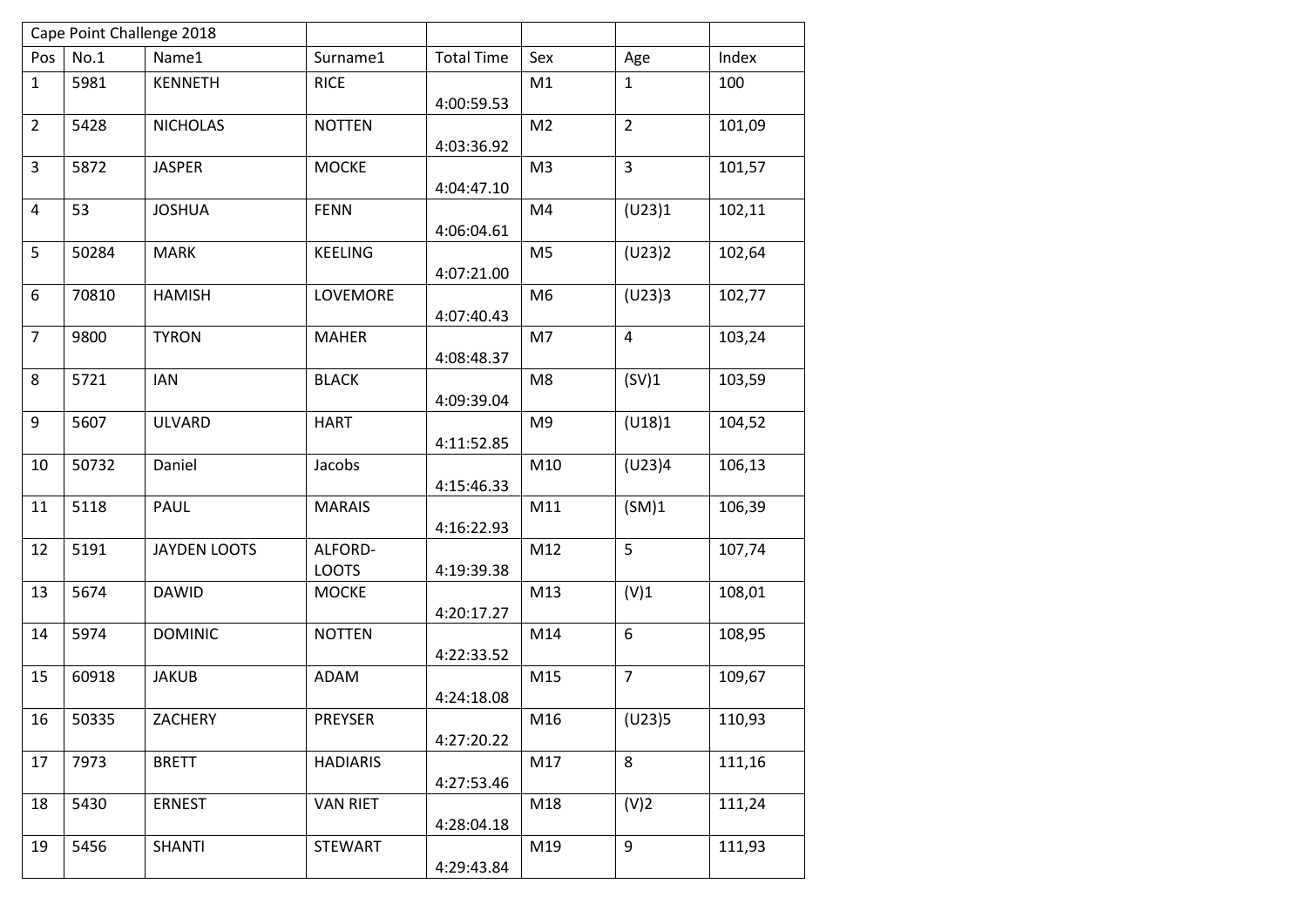| 20 | 8640   | <b>QUINTON</b>   | <b>RUTHERFORD</b>  |            | M20            | (SM)2  | 112,17 |
|----|--------|------------------|--------------------|------------|----------------|--------|--------|
|    |        |                  |                    | 4:30:19.90 |                |        |        |
| 21 | T00012 | <b>JAMES</b>     | <b>DRAGE</b>       |            | M21            | (U23)6 | 112,36 |
|    |        |                  | <b>HUBERT</b>      | 4:30:46.64 |                |        |        |
| 22 | 7876   | ZOOG             | <b>HAYNES</b>      |            | M22            | (V)3   | 113,99 |
|    |        |                  |                    | 4:34:41.73 |                |        |        |
| 23 | 5432   | <b>ANTON</b>     | HOLTZHAUSEN        |            | M23            | (SGM)1 | 114,28 |
|    |        |                  |                    | 4:35:24.11 |                |        |        |
| 24 | 9657   | Richard          | Lowe               |            | M24            | (SM)3  | 114,6  |
|    |        |                  |                    | 4:36:10.17 |                |        |        |
| 25 | 50827  | JAKE             | SCHOEMAN           |            | M25            | (U18)2 | 115,74 |
|    |        |                  |                    | 4:38:55.41 |                |        |        |
| 26 | 5605   | <b>ANDERS</b>    | <b>HART</b>        |            | M26            | (U23)7 | 116,23 |
|    |        |                  |                    | 4:40:06.28 |                |        |        |
| 27 | 4233   | <b>CLOE</b>      | <b>BUNNETT</b>     |            | F1             | (V)4   | 117,45 |
|    |        |                  |                    |            |                |        |        |
|    |        |                  |                    | 4:43:02.63 |                |        |        |
| 28 | 6994   | <b>MICHEL</b>    | DE RAUVILLE        |            | M27            | (SM)4  | 117,51 |
|    |        |                  |                    | 4:43:11.57 |                |        |        |
| 29 | 1458   | <b>LANCE</b>     | <b>WYLY</b>        |            | M28            | (M)1   | 117,75 |
|    |        |                  |                    | 4:43:46.17 |                |        |        |
| 30 | 5878   | GARY             | <b>SHAW</b>        |            | M29            | (M)2   | 117,92 |
|    |        |                  |                    | 4:44:10.55 |                |        |        |
| 31 | T00003 | <b>STUART</b>    | <b>KNAGGS</b>      |            | M30            | (SGM)2 | 118,02 |
|    |        |                  |                    | 4:44:24.67 |                |        |        |
| 32 | T00007 | EDZARD           | <b>SCHACHT</b>     |            | M31            | (V)5   | 118,25 |
|    |        |                  |                    | 4:44:58.50 |                |        |        |
| 33 | 5797   | <b>MELANIE</b>   | <b>VAN NIEKERK</b> |            | F <sub>2</sub> | 10     | 118,57 |
|    |        |                  |                    | 4:45:45.13 |                |        |        |
| 34 | 5608   | <b>BIANCA</b>    | <b>BEAVITT</b>     |            | F <sub>3</sub> | $11\,$ | 118,67 |
|    |        |                  |                    | 4:45:58.62 |                |        |        |
| 35 | 60316  | <b>BRENDON</b>   | <b>DELPORT</b>     |            | M32            | (U23)8 | 119,3  |
|    |        |                  |                    |            |                |        |        |
|    |        |                  |                    | 4:47:30.47 |                |        |        |
| 36 | 50101  | WAYNE            | <b>WILLETTS</b>    |            | M33            | (SM)5  | 119,52 |
|    |        |                  |                    | 4:48:01.38 |                |        |        |
| 37 | 8771   | <b>LINTON</b>    | <b>HOPE</b>        |            | M34            | (GM)1  | 119,92 |
|    |        |                  |                    | 4:48:59.22 |                |        |        |
| 38 | 3005   | <b>BRIDGITTE</b> | <b>HARTLEY</b>     |            | F4             | (SV)2  | 120,04 |
|    |        |                  |                    | 4:49:17.59 |                |        |        |
| 39 | T00005 | <b>MARCO</b>     | <b>VAN NOORT</b>   |            | M35            | (SM)6  | 120,81 |
|    |        |                  |                    | 4:51:07.86 |                |        |        |
|    |        |                  |                    |            |                |        |        |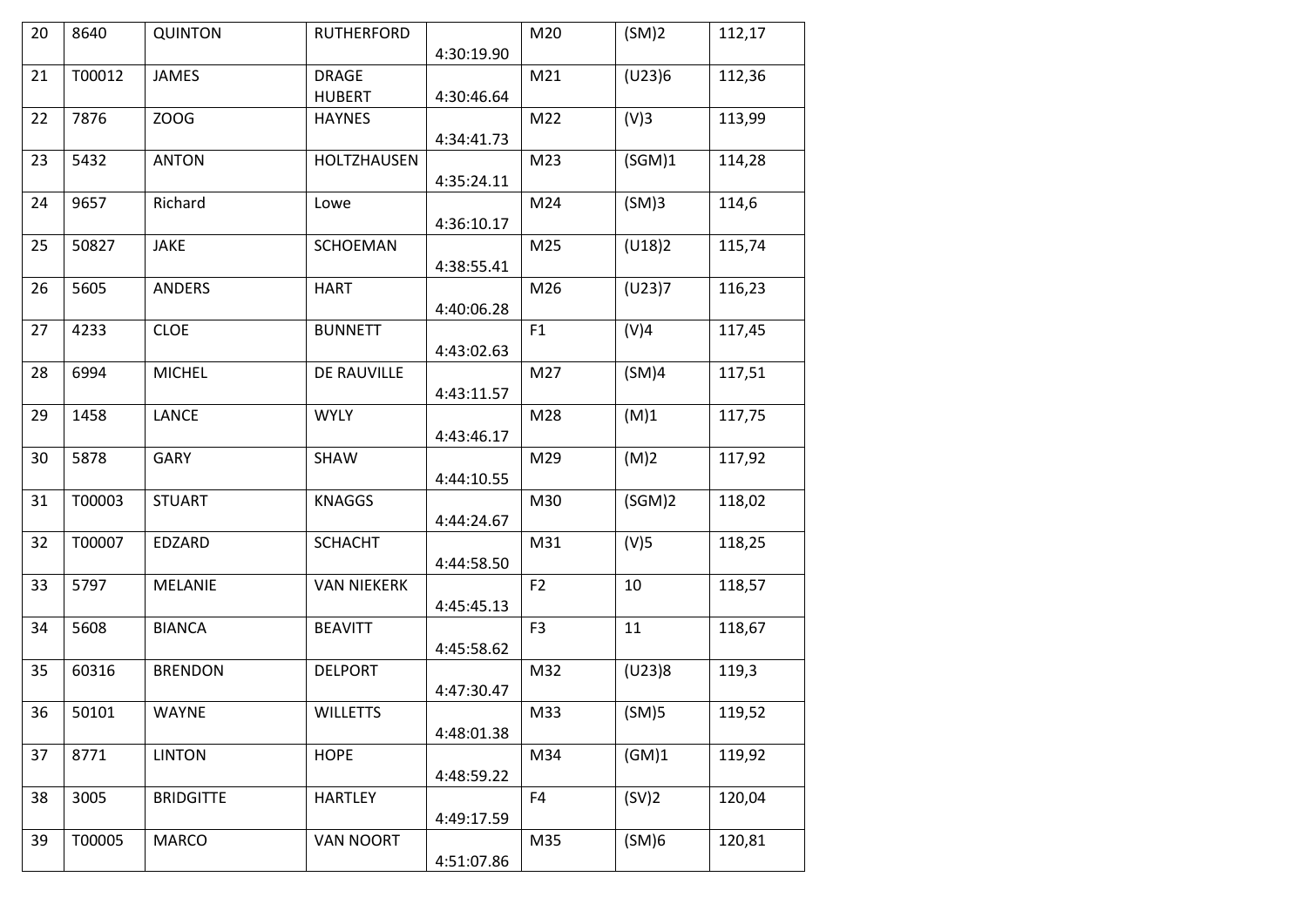| 40 | 5949   | <b>GRAHAM</b>  | <b>ROBERTS</b>     |            | M36            | (SM)7              | 120,97 |
|----|--------|----------------|--------------------|------------|----------------|--------------------|--------|
|    |        |                |                    | 4:51:30.99 |                |                    |        |
| 41 | 5664   | <b>ANTONY</b>  | LAKE               |            | M37            | 12                 | 121,56 |
|    |        |                |                    | 4:52:56.80 |                |                    |        |
| 42 | 5196   | <b>QUINTON</b> | MILLER             | 4:54:21.71 | M38            | (M)3               | 122,15 |
| 43 | T00006 | <b>MATTHEW</b> | <b>ROWLANDS</b>    |            | M39            | 13                 | 122,24 |
|    |        |                |                    | 4:54:34.72 |                |                    |        |
| 44 | 50569  | <b>LEE</b>     | <b>MORAN</b>       |            | M40            | (V)6               | 122,75 |
|    |        |                |                    | 4:55:48.69 |                |                    |        |
| 45 | 5976   | <b>DANIEL</b>  | SHEARD             |            | M41            | 14                 | 122,77 |
|    |        |                |                    | 4:55:51.33 |                |                    |        |
| 46 | 50681  | ARMAND         | <b>VAN NIEKERK</b> |            | M42            | 15                 | 123,19 |
|    |        |                |                    | 4:56:51.99 |                |                    |        |
| 47 | 8879   | <b>MURRAY</b>  | <b>STARR</b>       |            | M43            | 16                 | 123,65 |
|    |        |                |                    | 4:57:59.06 |                |                    |        |
| 48 | 7221   | <b>BRUCE</b>   | <b>BRAUTESETH</b>  |            | M44            | (SV)3              | 124,36 |
|    |        |                |                    | 4:59:42.42 |                |                    |        |
| 49 | 12160  | <b>DYLAN</b>   | <b>FARRELL</b>     |            | M45            | (U16)1             | 124,91 |
|    |        |                |                    | 5:01:00.96 |                |                    |        |
| 50 | 5578   | <b>JAMII</b>   | <b>HAMLIN</b>      |            | M46            | (M)4               | 125,3  |
|    |        |                |                    | 5:01:57.32 |                |                    |        |
| 51 | 5665   | DAANTJIE       | <b>MALAN</b>       |            | M47            | (SGM)3             | 125,59 |
|    |        |                |                    | 5:02:40.09 |                |                    |        |
| 52 | T00002 | <b>TOM</b>     | <b>MASON</b>       |            | M48            | (SGM) <sub>4</sub> | 127,12 |
|    |        |                |                    | 5:06:21.34 |                |                    |        |
| 53 | T00001 | <b>EMMA</b>    | <b>BROBERG</b>     |            | F <sub>5</sub> | 17                 | 127,53 |
| 54 | 50756  | JEREMY         | VALERGA            | 5:07:20.62 | M49            | (SM)8              | 127,87 |
|    |        |                |                    | 5:08:08.83 |                |                    |        |
| 55 | 5488   | <b>DAN</b>     | <b>BADENHORST</b>  |            | M50            | (SM)9              | 128,77 |
|    |        |                |                    | 5:10:19.38 |                |                    |        |
| 56 | 50598  | JAMIE          | <b>JACOBSON</b>    |            | M51            | 18                 | 129,26 |
|    |        |                |                    | 5:11:30.84 |                |                    |        |
| 57 | 50925  | ANDREW         | <b>CROOK</b>       |            | M52            | (SM)10             | 129,57 |
|    |        |                |                    | 5:12:15.75 |                |                    |        |
| 58 | 6890   | <b>TRENTON</b> | LAMBLE             |            | M53            | (SV)4              | 129,82 |
|    |        |                |                    | 5:12:52.08 |                |                    |        |
| 59 | 4632   | ANGIE          | <b>AUSTIN</b>      |            | F <sub>6</sub> | (SV)5              | 130,04 |
|    |        |                |                    | 5:13:23.37 |                |                    |        |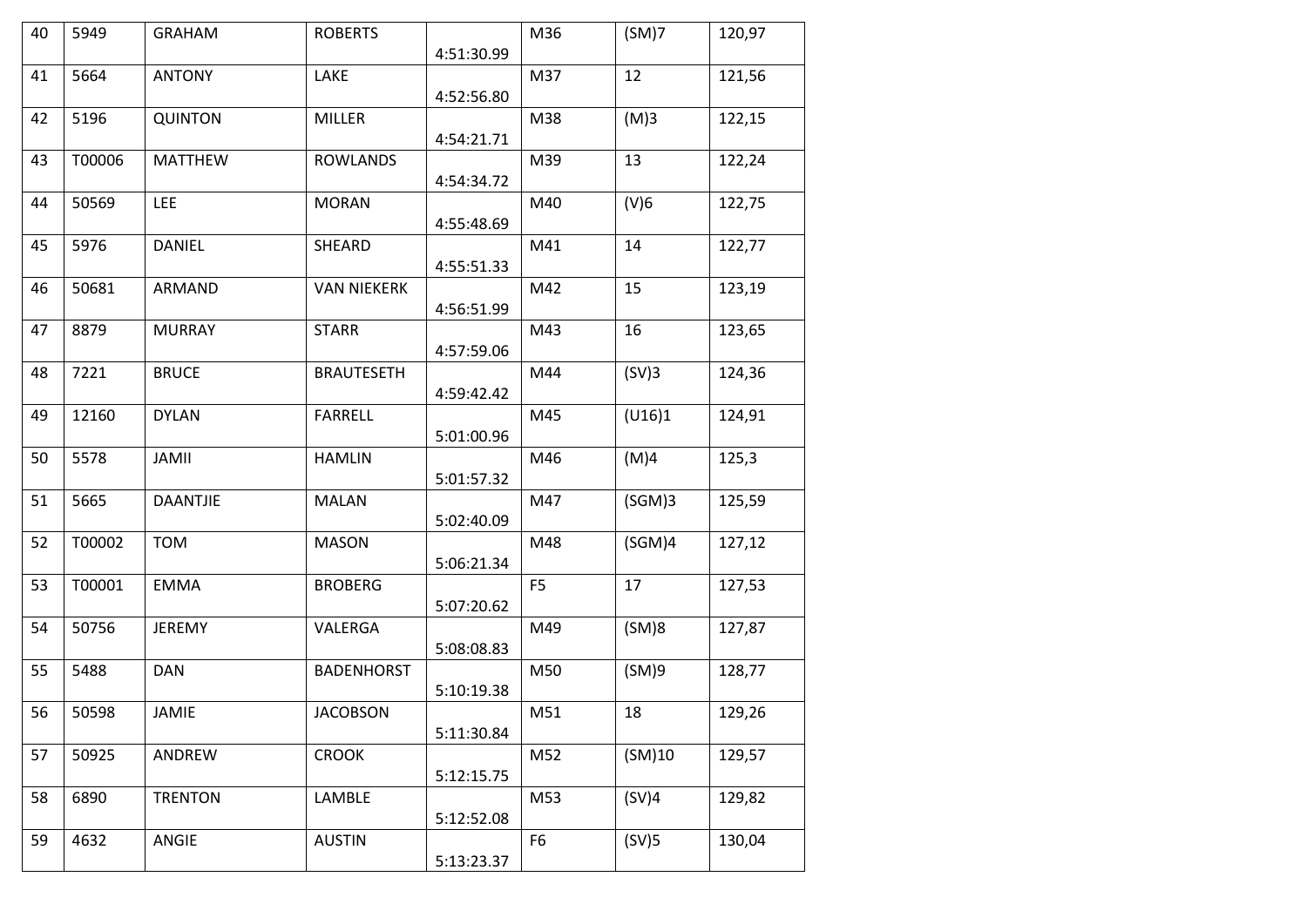| 60 | 5213   | <b>ALEX</b>    | <b>TOPLISS</b>   |            | M54            | 19     | 130,34 |
|----|--------|----------------|------------------|------------|----------------|--------|--------|
|    |        |                |                  | 5:14:06.72 |                |        |        |
| 61 | 97668  | PAUL           | <b>STOKES</b>    |            | M55            | (M)5   | 131,01 |
|    |        |                |                  | 5:15:43.54 |                |        |        |
| 62 | 5289   | <b>MARK</b>    | <b>MIDDLETON</b> |            | M56            | (SM)11 | 131,05 |
|    |        |                |                  | 5:15:49.32 |                |        |        |
| 63 | 8631   | <b>CLIVE</b>   | <b>HOCKLY</b>    |            | M57            | (M)6   | 131,61 |
|    |        |                |                  | 5:17:10.08 |                |        |        |
| 64 | 50745  | LIAM           | <b>BERNSTEIN</b> |            | M58            | (U18)3 | 131,79 |
|    |        |                |                  | 5:17:36.79 |                |        |        |
| 65 | 2106   | <b>SIMON</b>   | <b>WILLMOTT</b>  |            | M59            | (GM)2  | 131,95 |
|    |        |                |                  | 5:17:59.08 |                |        |        |
| 66 | 5768   | CANDICE        | <b>MURRAY</b>    |            | F7             | 20     | 132,34 |
|    |        |                |                  | 5:18:55.70 |                |        |        |
| 67 | 50867  | <b>CHRISTY</b> | <b>SHRIMPTON</b> |            | F8             | (U18)4 | 133,12 |
|    |        |                |                  | 5:20:48.15 |                |        |        |
| 68 | 35095  | <b>JOHN</b>    | <b>BOUTELOUP</b> |            | M60            | (GM)3  | 135,09 |
|    |        |                |                  | 5:25:33.94 |                |        |        |
| 69 | 50833  | <b>THOMAS</b>  | <b>ALTMANN</b>   |            | M61            | (M)7   | 135,32 |
|    |        |                |                  | 5:26:06.49 |                |        |        |
| 70 | 5994   | <b>RYAN</b>    | <b>POWTER</b>    |            | M62            | (SV)6  | 135,53 |
|    |        |                |                  | 5:26:37.44 |                |        |        |
| 71 | 5669   | DANIEL         | <b>KANTOR</b>    |            | M63            | (SM)12 | 135,58 |
|    |        |                |                  | 5:26:44.10 |                |        |        |
| 72 | 50285  | <b>JESSICA</b> | <b>POLLOCK</b>   |            | F <sub>9</sub> | 21     | 136,16 |
|    |        |                |                  | 5:28:07.95 |                |        |        |
| 73 | 50304  | TIM            | <b>POWELL</b>    |            | M64            | (SM)13 | 136,47 |
|    |        |                |                  | 5:28:52.63 |                |        |        |
| 74 | 50046  | <b>BARTHO</b>  | <b>VISSER</b>    |            | M65            | (U18)5 | 136,72 |
|    |        |                |                  | 5:29:29.13 |                |        |        |
| 75 | T00004 | <b>GARETH</b>  | <b>GREGORY</b>   |            | M66            | (SGM)5 | 136,9  |
|    |        |                |                  | 5:29:55.74 |                |        |        |
| 76 | 70839  | <b>GAVIN</b>   | <b>BOTHA</b>     |            | M67            | (SGM)6 | 137,16 |
|    |        |                |                  | 5:30:32.95 |                |        |        |
| 77 | 5606   | ANDREW         | <b>GILLESPIE</b> |            | M68            | (SM)14 | 137,55 |
|    |        |                |                  | 5:31:29.73 |                |        |        |
| 78 | 50794  | <b>MICHAEL</b> | <b>THORPE</b>    |            | M69            | (M)8   | 137,81 |
|    |        |                |                  | 5:32:07.10 |                |        |        |
| 79 | 5288   | SHANDOR        | <b>CYLVAN</b>    |            | M70            | (SV)7  | 137,84 |
|    |        |                |                  | 5:32:11.49 |                |        |        |
|    |        |                |                  |            |                |        |        |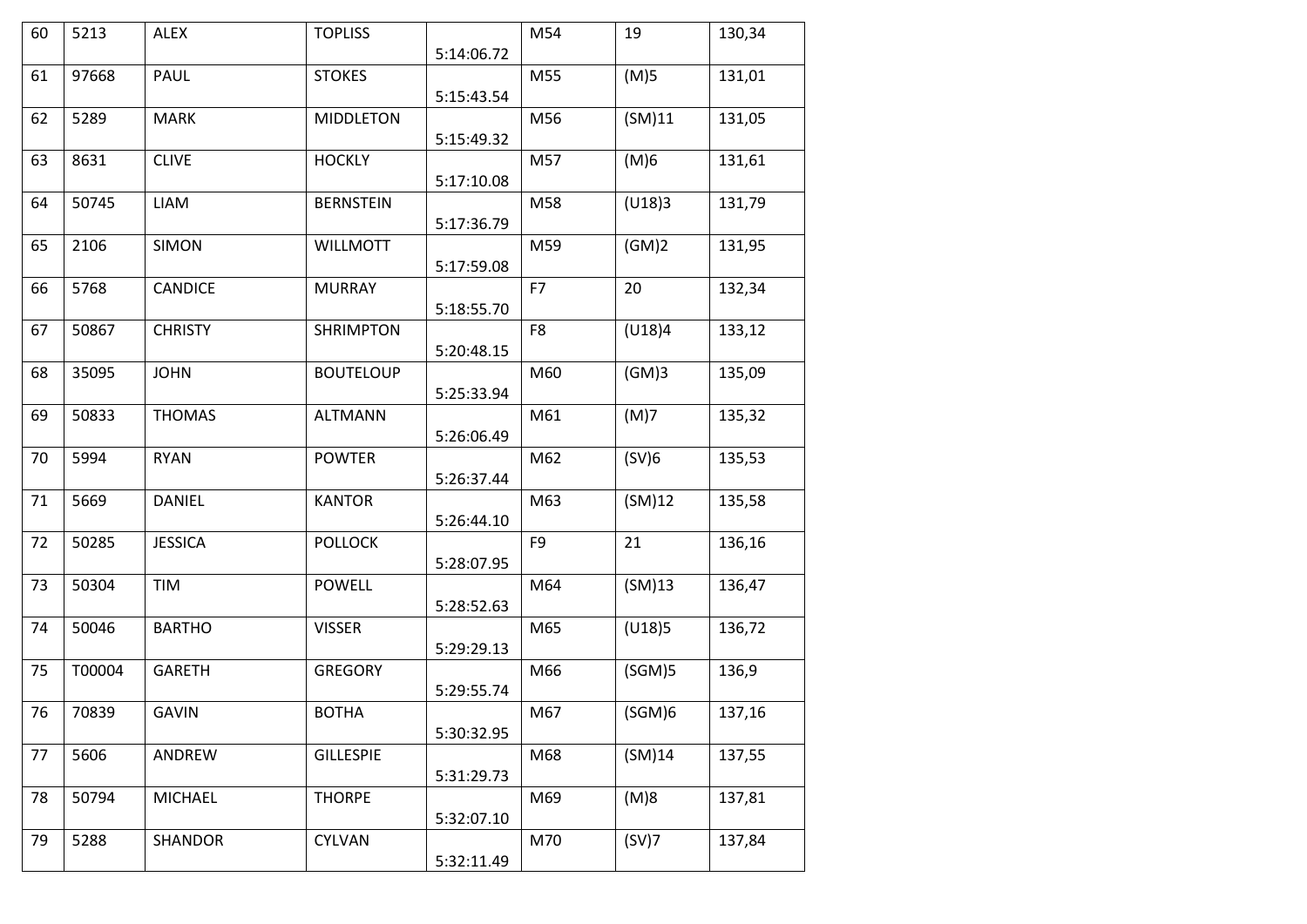| 80 | 5743  | ANDREW          | <b>TORR</b>       |            | M71 | 22       | 138,46 |
|----|-------|-----------------|-------------------|------------|-----|----------|--------|
|    |       |                 |                   | 5:33:40.04 |     |          |        |
| 81 | 50795 | <b>RUDI</b>     | <b>DURAND</b>     |            | M72 | (M)9     | 138,85 |
|    |       |                 |                   | 5:34:37.64 |     |          |        |
| 82 | 5863  | PAUL            | <b>LEE</b>        |            | M73 | (GM)4    | 139,98 |
|    |       |                 |                   | 5:37:20.66 |     |          |        |
| 83 | 50852 | CONRAD          | <b>KRIEL</b>      |            | M74 | (U18)6   | 140,42 |
|    |       |                 |                   |            |     |          |        |
|    |       |                 |                   | 5:38:23.41 |     |          |        |
| 84 | 50656 | <b>AUGUST</b>   | <b>LOHANN</b>     |            | M75 | (SM)15   | 140,85 |
|    |       |                 |                   | 5:39:25.98 |     |          |        |
| 85 | 5722  | <b>FRANCOIS</b> | SISAM             |            | M76 | (V)7     | 142,06 |
|    |       |                 |                   | 5:42:20.69 |     |          |        |
| 86 | 4148  | Charlie         | <b>BERRINGTON</b> |            | M77 | (GM)5    | 142,17 |
|    |       |                 |                   | 5:42:37.33 |     |          |        |
| 87 | 5009  | <b>PAUL</b>     | LANGE             |            | M78 | (GM)6    | 142,68 |
|    |       |                 |                   | 5:43:50.44 |     |          |        |
|    |       |                 |                   |            |     |          |        |
| 88 | 5310  | <b>DAVID</b>    | DE WAAL           |            | M79 | (M)10    | 144,2  |
|    |       |                 |                   | 5:47:31.08 |     |          |        |
| 89 | 7427  | Stuart          | Roberts           |            | M80 | (M)11    | 144,21 |
|    |       |                 |                   | 5:47:32.12 |     |          |        |
| 90 | 50474 | JEREMY          | <b>BARNES</b>     |            | M81 | (SGM)7   | 146,47 |
|    |       |                 |                   | 5:52:58.95 |     |          |        |
| 91 | 5591  | <b>GARY</b>     | PEPLER            |            | M82 | (GM)7    | 146,77 |
|    |       |                 |                   | 5:53:42.29 |     |          |        |
|    |       |                 |                   |            |     |          |        |
| 92 | 50835 | <b>ROGER</b>    | <b>HAWKINS</b>    |            | M83 | (M)12    | 147,96 |
|    |       |                 |                   | 5:56:33.99 |     |          |        |
| 93 | 50677 | <b>NEIL</b>     | <b>KIRKWOOD</b>   |            | M84 | (GM)8    | 149,32 |
|    |       |                 |                   | 5:59:50.49 |     |          |        |
| 94 | 50739 | <b>GUY</b>      | <b>PIKE</b>       |            | M85 | $(M)$ 13 | 149,36 |
|    |       |                 |                   | 5:59:56.31 |     |          |        |
| 95 | 50906 | <b>CHARLES</b>  | <b>STARLING</b>   |            | M86 | (M)14    | 153,17 |
|    |       |                 |                   | 6:09:08.09 |     |          |        |
|    |       |                 |                   |            |     |          |        |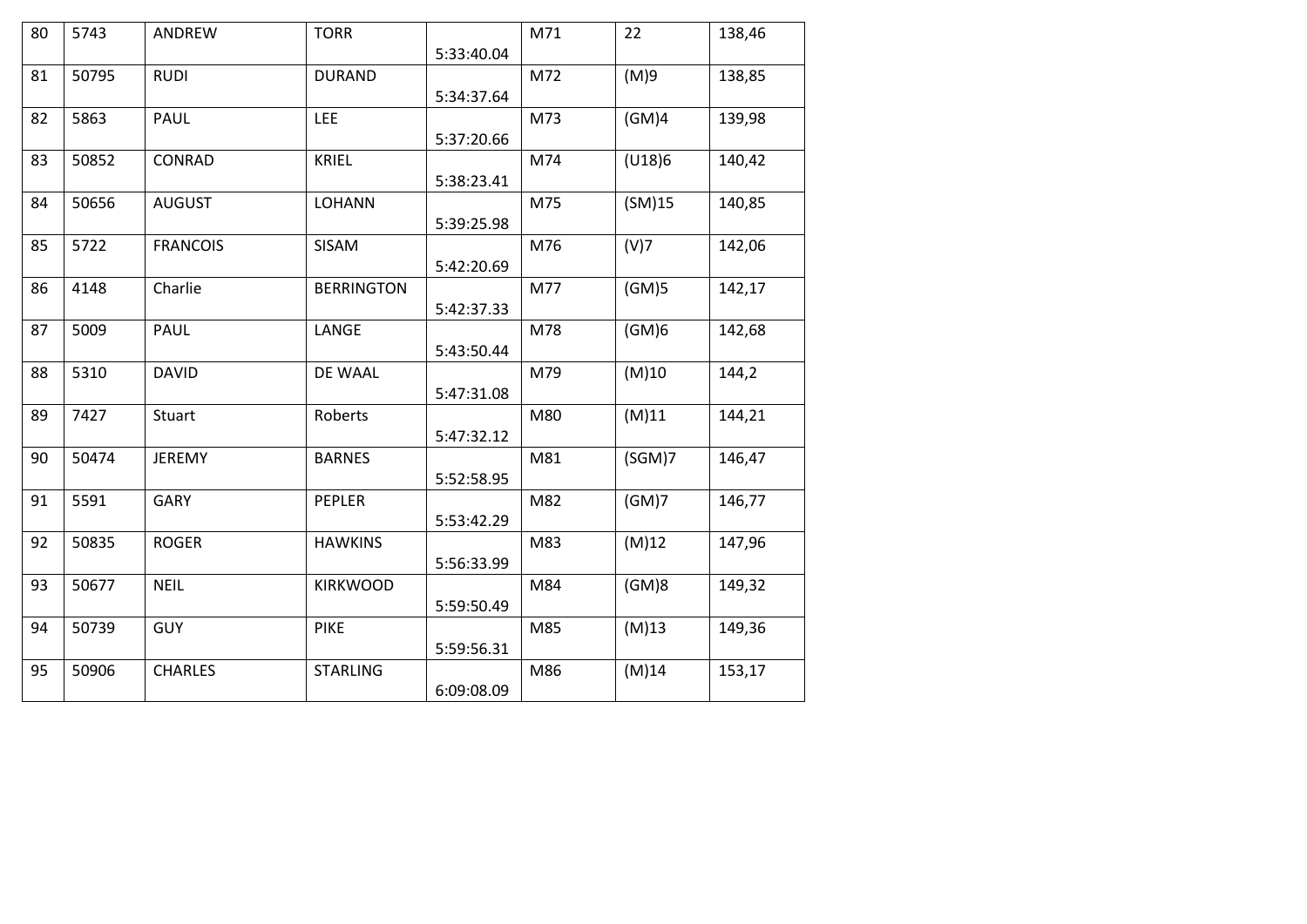| Pos            | No.1   | No.2   | Name1              | Surname1                     | Name2                         | Surname2                       | TotalTime  | Sex            | Age                     | Index  |
|----------------|--------|--------|--------------------|------------------------------|-------------------------------|--------------------------------|------------|----------------|-------------------------|--------|
| $\mathbf{1}$   | 2782   | 4475   | WILLEM             | ERASMUS                      | <b>GREG</b>                   | LOUW                           | 4:01:57.63 | M1             | $\mathbf{1}$            | 106,04 |
| $\overline{2}$ | 1560   | 8476   | <b>SHAUN</b>       | <b>RUBENSTEIN</b>            | LANCE                         | KIME                           | 4:03:23.43 | M <sub>2</sub> | $\overline{2}$          | 106,67 |
| 3              | 3516   | 35098  | John               | Standley                     | <b>COLIN</b>                  | CAMPBELL                       | 4:03:34.55 | M <sub>3</sub> | (SV)1                   | 106,75 |
| 4              | 50263  | 5756   | <b>RICHARD</b>     | <b>ALLEN</b>                 | <b>MIKE</b>                   | <b>SCHWAN</b>                  | 4:09:25.34 | M4             | (M)1                    | 109,31 |
| 5              | 5200   | T00011 | <b>EUGENE</b>      | <b>VAN DER</b><br>WESTHUIZEN | <b>RICK</b>                   | <b>DAMAN</b>                   | 4:10:18.15 | M <sub>5</sub> | (SGM)1                  | 109,7  |
| 6              | 9159   | 1695   | <b>BEVAN</b>       | <b>MANSON</b>                | CAROL                         | <b>REEVES</b>                  | 4:12:17.04 | X1             | (SV)2                   | 110,56 |
| $\overline{7}$ | 6797   | 61302  | <b>JASON</b>       | EKSTRAND                     | SASKIA<br>Johanna             | <b>HOCKLY</b>                  | 4:15:58.60 | X2             | $\mathbf{3}$            | 112,18 |
| 8              | 50624  | 5222   | Michael            | MacLachlan                   | <b>IAN</b>                    | TRAUTMANN                      | 4:19:40.60 | M <sub>6</sub> | (M)2                    | 113,8  |
| 9              | 5101   | 5614   | <b>PETER</b>       | <b>COLE</b>                  | <b>LIS</b>                    | <b>HART</b>                    | 4:22:20.85 | X3             | (M)3                    | 114,97 |
| 10             | 5149   | 5476   | <b>CRISPIN</b>     | <b>THOMPSON</b>              | <b>PETER</b>                  | <b>VAN DER</b><br><b>MERWE</b> | 4:23:30.14 | M7             | (SM)1                   | 115,48 |
| 11             | 5624   | 5103   | <b>ROB</b>         | <b>HART</b>                  | <b>GARTH</b>                  | <b>WATTERS</b>                 | 4:25:10.67 | M8             | (M)4                    | 116,22 |
| 12             | 5503   | 5888   | <b>ANTON</b>       | CARTWRIGHT                   | <b>MARK</b>                   | <b>PREEN</b>                   | 4:28:22.78 | M9             | (SM)2                   | 117,62 |
| 13             | 2299   | 10820  | LUKE               | <b>SYMONS</b>                | <b>RICCARDO</b>               | <b>TALEVI</b>                  | 4:30:12.05 | M10            | (V)1                    | 118,42 |
| 14             | 50653  | 50655  | <b>ROB</b>         | <b>MOODY</b>                 | ANDREW                        | PREEN                          | 4:30:31.47 | M11            | (M)5                    | 118,56 |
| 15             | 7039   | 9265   | <b>JAYSEN</b>      | <b>GOLDING</b>               | Belinda                       | Carbutt                        | 4:31:14.40 | X4             | (SV)3                   | 118,87 |
| 16             | 50436  | 788    | GARY               | <b>LUKE</b>                  | PAUL                          | <b>STROMSOE</b>                | 4:32:27.76 | M12            | (V)2                    | 119,41 |
| 17             | 394    | 1731   | <b>ROBIN</b>       | <b>TINDALL</b>               | RICHARD                       | <b>MUDD</b>                    | 4:33:01.02 | M13            | (SV)4                   | 119,65 |
| 18             | 47419  | 96130  | <b>CHRISTOPHER</b> | <b>BARTLETT</b>              | <b>JOHN</b>                   | <b>MCGLOUGHLIN</b>             | 4:36:42.35 | M14            | (SM)3                   | 121,27 |
| 19             | T00013 | T00015 | <b>COSTEA DAN</b>  | CRISTIAN                     | <b>BABOS</b><br><b>MOLNAR</b> | <b>CLAUDIU</b>                 | 4:41:05.36 | M15            | $\overline{\mathbf{4}}$ | 123,19 |
| 20             | 5478   | 12153  | PAUL               | <b>NEILL</b>                 | AIDAN                         | <b>NEILL</b>                   | 4:44:16.06 | M16            | 5                       | 124,58 |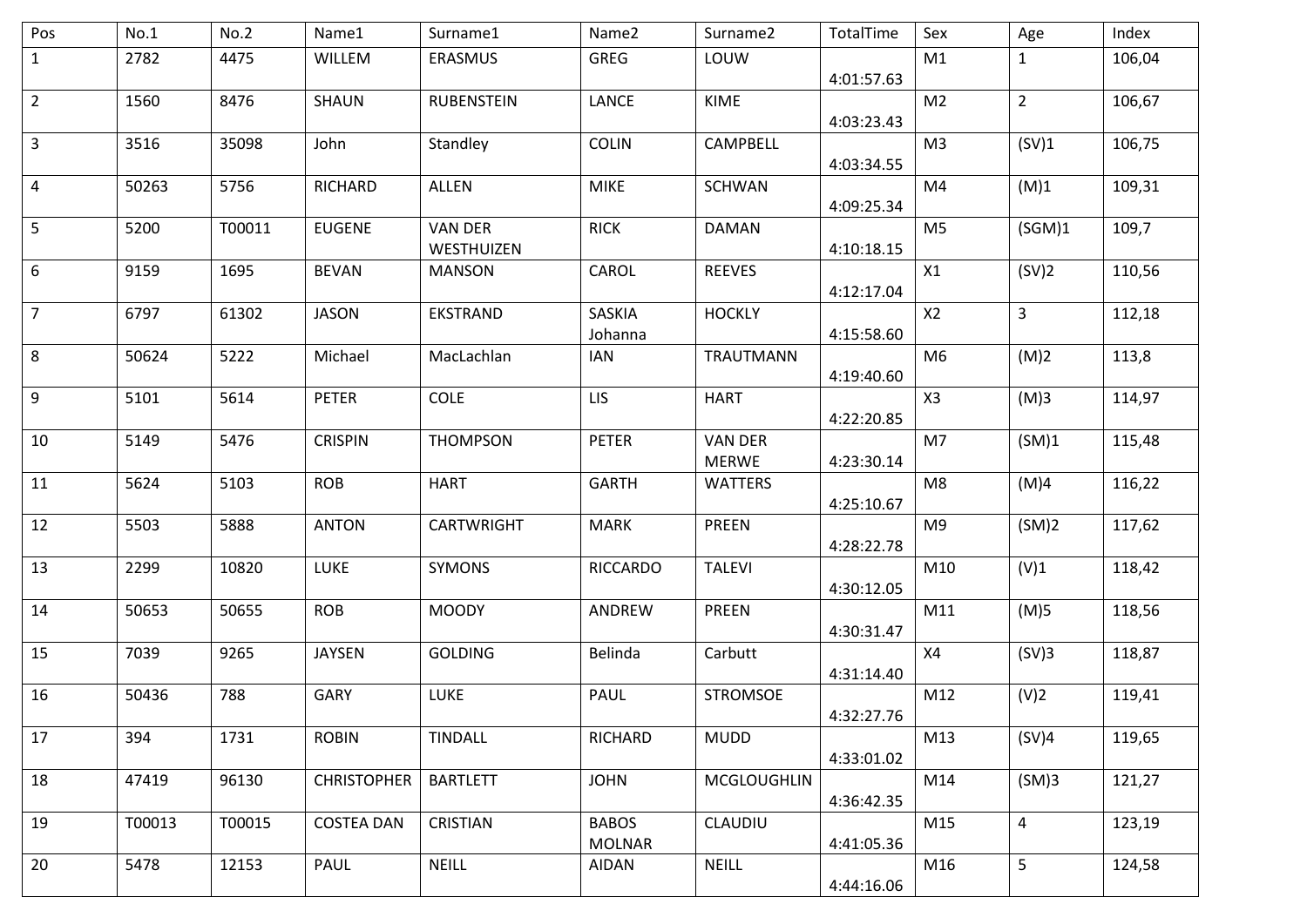| 21 | 1091   | 1083   | SEAN           | <b>MARTIN</b>     | <b>DEAN</b>    | <b>BURSCOUGH</b>  | 4:45:19.78 | M17       | (SGM)2         | 125,05 |
|----|--------|--------|----------------|-------------------|----------------|-------------------|------------|-----------|----------------|--------|
| 22 | 12081  | 97452  | Shawn          | de Villiers       | <b>SIMON</b>   | <b>HAW</b>        | 4:45:33.34 | M18       | (SV)5          | 125,15 |
| 23 | 8405   | 7680   | WARREN         | VALENTINE         | Peter          | <b>Breedt</b>     | 4:49:08.89 | M19       | (SM)4          | 126,72 |
| 24 | T00010 | T00016 | <b>FRED</b>    | MARSHALL          | GREG           | SLINGERLAND       | 4:49:47.20 | M20       | (SM)5          | 127    |
| 25 | 5575   | 5896   | <b>NIKKI</b>   | <b>MOCKE</b>      | KIM            | <b>VAN GYSEN</b>  | 4:50:39.78 | F1        | 6              | 127,38 |
| 26 | 5468   | 5045   | <b>MORAY</b>   | <b>WILSON</b>     | <b>JEAN</b>    | <b>WILSON</b>     | 4:52:08.21 | X5        | (SM)6          | 128,03 |
| 27 | 61454  | 61456  | <b>GARTH</b>   | <b>SCHONEWOLF</b> | <b>MICHAEL</b> | WALSH             | 4:55:49.39 | M21       | $\overline{7}$ | 129,65 |
| 28 | 12100  | 12141  | Josh           | Smith             | Cheyne         | Haupt             | 4:55:51.90 | M22       | (U23)1         | 129,66 |
| 29 | 47395  | 4034   | PK             | DE VILLIERS       | <b>DALEN</b>   | <b>DAVIDSON</b>   | 4:57:00.30 | M23       | (SM)7          | 130,16 |
| 30 | 430    | 76968  | <b>QUINTUS</b> | VAN DER MERWE     | <b>LYN</b>     | <b>BENNETT</b>    | 4:58:14.12 | <b>X6</b> | (V)3           | 130,7  |
| 31 | 9672   | 50185  | <b>GREGOR</b>  | <b>MARTIN</b>     | <b>ROBERT</b>  | <b>LEVICK</b>     | 4:58:33.21 | M24       | 8              | 130,84 |
| 32 | 3333   | 10094  | <b>ANDREAS</b> | <b>VAN TONDER</b> | ANDREA         | <b>VAN TONDER</b> | 4:59:30.45 | X7        | 9              | 131,26 |
| 33 | 1387   | 1022   | CARLO          | <b>NATALI</b>     | <b>JOE</b>     | <b>TORLAGE</b>    | 5:00:20.63 | M25       | (GM)2          | 131,63 |
| 34 | 50895  | 9975   | <b>MICHAEL</b> | <b>HARRISON</b>   | <b>DEBORAH</b> | <b>HARRISON</b>   | 5:00:27.75 | X8        | (V)4           | 131,68 |
| 35 | 50447  | 50136  | TRACEY-JANE    | <b>DREYER</b>     | CHARL          | <b>DREYER</b>     | 5:05:03.43 | X9        | (M)6           | 133,69 |
| 36 | 50118  | 5115   | LODEWYK        | RABIE             | <b>STEPHAN</b> | DU TOIT           | 5:06:59.66 | M26       | (M)7           | 134,54 |
| 37 | 6252   | 6813   | <b>STEVE</b>   | <b>EVANS</b>      | NIGEL          | OXENHAM           | 5:07:29.85 | M27       | (M)8           | 134,76 |
| 38 | 12142  | 12166  | Richard        | Marshall          | <b>MARCUS</b>  | <b>BRAIN</b>      | 5:12:57.38 | M28       | (V)5           | 137,15 |
| 39 | 50002  | 12034  | <b>JACQUES</b> | <b>UFFINDELL</b>  | Kairan         | <b>MOORLACH</b>   | 5:13:01.94 | M29       | 10             | 137,19 |
| 40 | 5937   | 50396  | <b>DIRK</b>    | <b>NELL</b>       | ALBERT         | DU TOIT           | 5:16:47.60 | M30       | (SM)8          | 138,84 |